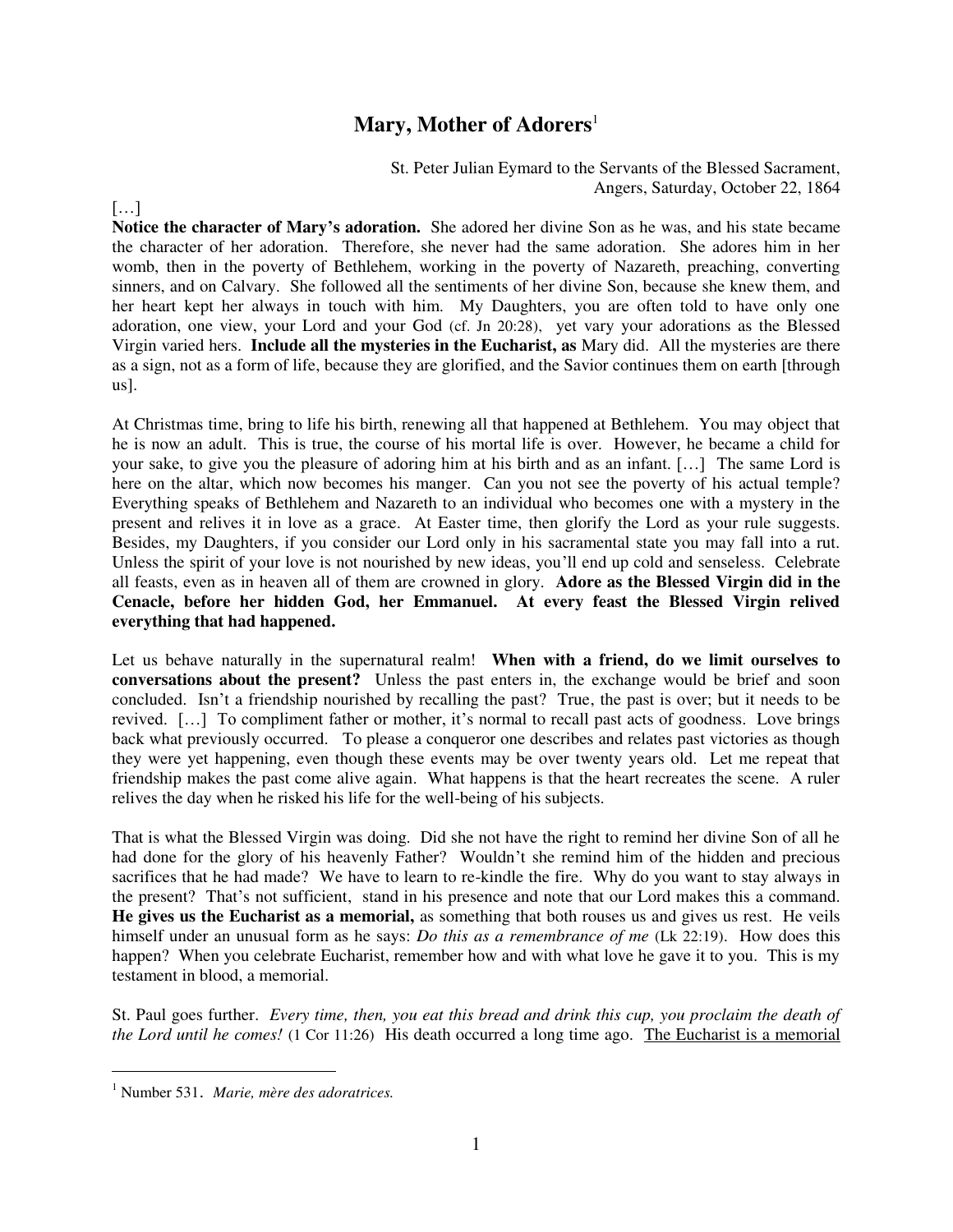of love and grace; its object is here present. Imitate again the Blessed Virgin. When Christmas came, how could she not repeat her earlier adorations, those of St. Joseph, the shepherds and the Magi, so as to rejoice the heart of our Lord? He is pleased by this proof of our love. Heaven is nothing more than contemplation of his beauty ever ancient, ever new. Let us unite ourselves to the heavenly court. Don't the angels and the heavenly court keep retelling the love of our Lord? In the Apocalypse, St. John tells us that *saints take off their crowns, and place them at his feet saying: You have loved us* (cf. Rev 4:10). Notice that, just as they keep changing state, you must imitate what happens in heaven.

### […]

**Others are so attracted to God,** that St. Paul said: *Live then in heaven; your conversation should be in heaven* (cf. Phil 3:20). Our Lord went to heaven on Ascension day. He went there visibly, marvelously, to prepare the way for us, so that our spirit will accompany him. It is quite evident that the most Blessed Virgin on the Mount of Olives was drawn by attraction to her divine Son, since the mind follows the love of the heart. When the heart is pure, contemplation is easy and light, not restrained by an impure chain. The heart follows its attraction; it goes to see Orpheus who is charming it.

You know that in the catacombs of St. Priscilla there are tombs of martyrs and magnificent frescos of the stories of the Old and New Testament. We often see a drawing of a glass half-filled with wine and a fish resting on this glass. Curved letters reveal the name of Jesus, for *icthus* in Greek meaning fish. There is a fish and red wine. At other times, there is a mythological god, Orpheus, who sang so well with the lyre that all the people followed him. Orpheus represents our Lord drawing all nations to himself, not with a lyre, but with his heart and his love.

This then is the attraction: the divine Orpheus draws us, but says, My children are still so coarse, so human, that I must remain among them. Even if our soul rises to heaven, our body needs something tangible. Our Lord made himself visible, to teach us that this is a divine attraction. The Holy Eucharist is called the Feast of the Body of the Lord. Should we not call it the feast of the risen Jesus, of his soul, of his mind. Not at all. The body draws the soul and the mind; [for] the rest, everything will easily follow.

## $\left[\ldots\right]$

**Who will form you? Mary.** Personally, I cannot do that, but she will guide you. She can inspire your adoration. It is only the heart of a mother that can talk to a child. The Blessed Virgin must tell you, Come with me. She is like an atmosphere that our Lord has placed on our journey. Earlier, I hesitated to say what was in my mind, but I will tell you now. The Blessed Virgin is the first attraction that God placed on your path. He is so great and powerful that he would frighten your weakness. A child does not run to its father; it follows its mother first of all, and then the mother gives the child to its father. Our Lord gave us Mary as mother, so as to be a physical attraction. We are already familiar with her name as mother.

**What does a mother do?** She is a center of attraction and of formation in virtues. This is why it is evident to me that there will be no good vocation if it is not formed by the Blessed Virgin. It is like someone who would be looking for a child anywhere except in the arms of its mother. The kings who came to the stable found the child Jesus in the arms of his mother (cf. Mt 2:11). In the same way, all vocations must pass through the hands of Mary in order to be agreeable to the heart of our Lord. Won't you tell me that you loved the Blessed Virgin in your life? Of course. You will tell me that you loved her with enthusiasm and joy, but you loved her in her hidden life. Even not knowing the Blessed Virgin in the Cenacle, you still loved to have her purity and her love. Can't you see that the attraction was already there? You acted like a little child who was not big enough to grasp the hand of its mother; it held on to her apron, or the hem of her dress. If it cannot hold on, it feels lost.